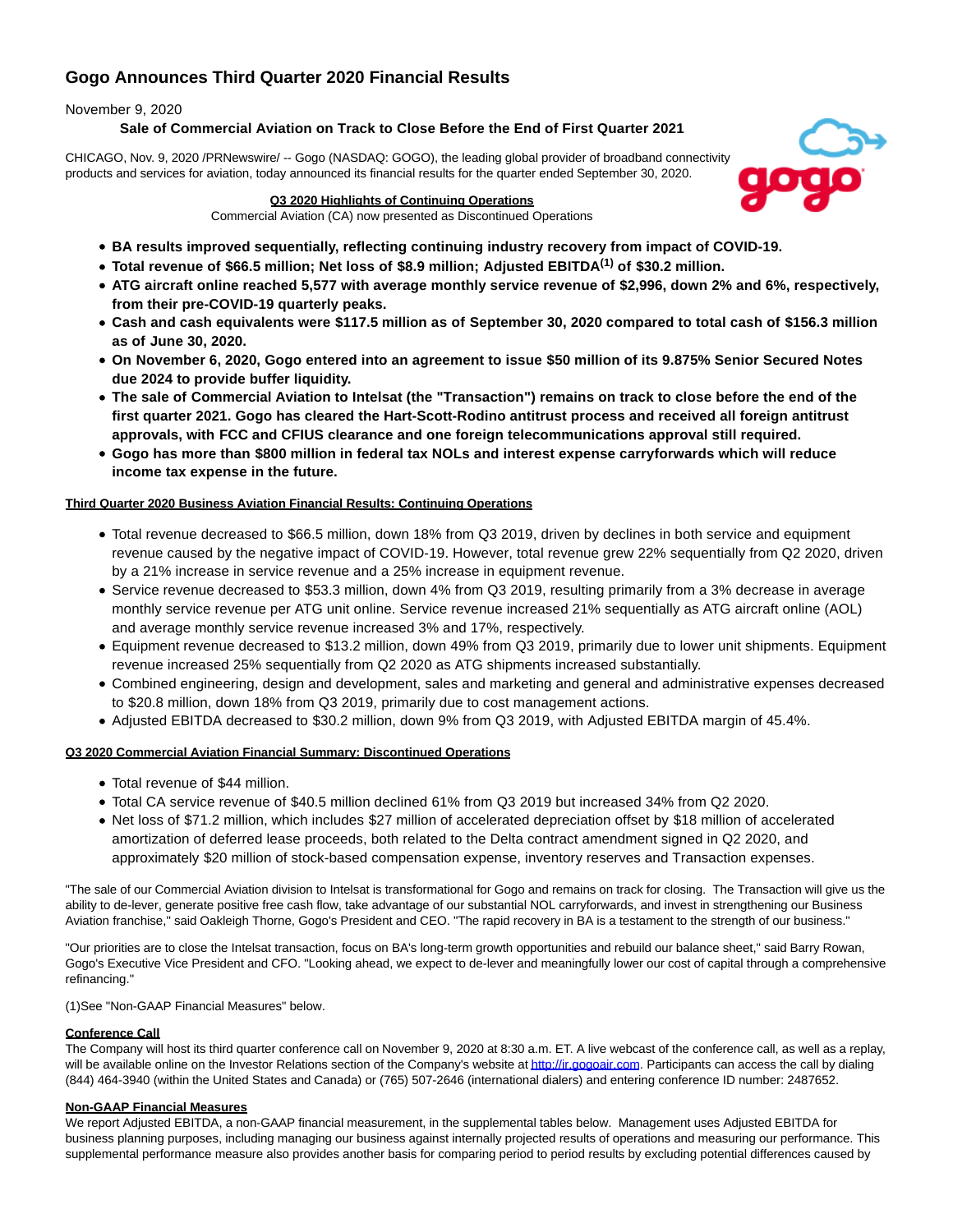non-operational and unusual or non-recurring items. Adjusted EBITDA may vary from and may not be comparable to similarly titled measures used by other companies. Adjusted EBITDA is not a recognized measurement under accounting principles generally accepted in the United States, or GAAP; when analyzing our performance with Adjusted EBITDA investors should (i) evaluate each adjustment in our reconciliation to the corresponding GAAP measure, and the explanatory footnotes regarding those adjustments, and (ii) use Adjusted EBITDA in addition to, and not as an alternative to, net loss attributable to common stock as a measure of operating results.

#### **Cautionary Note Regarding Forward-Looking Statements**

Certain disclosures in this press release and related comments by our management include forward-looking statements within the meaning of the Private Securities Litigation Reform Act of 1995. These forward-looking statements include, without limitation, statements regarding our business outlook, industry, business strategy, plans, goals and expectations concerning our market position, international expansion, future technologies, future operations, margins, profitability, future efficiencies, capital expenditures, liquidity and capital resources and other financial and operating information. When used in this discussion, the words "anticipate," "assume," "believe," "budget," "continue," "could," "estimate," "expect," "intend," "may," "plan," "potential," "predict," "project," "should," "will," "future" and the negative of these or similar terms and phrases are intended to identify forward-looking statements in this press release. Forward-looking statements reflect our current expectations regarding future events, results or outcomes. These expectations may or may not be realized. Although we believe the expectations reflected in the forward-looking statements are reasonable, we can give you no assurance these expectations will prove to have been correct. Some of these expectations may be based upon assumptions, data or judgments that prove to be incorrect. Actual events, results and outcomes may differ materially from our expectations due to a variety of known and unknown risks, uncertainties and other factors. Although it is not possible to identify all of these risks and factors, they include, among others, the following: the duration for which and the extent to which the COVID-19 pandemic continues to impact demand for commercial and business aviation travel globally, including as a result of governmental restrictions on business travel and social gatherings and overall economic conditions; the failure to successfully implement our cost reduction plan and other measures taken to mitigate the impact of COVID-19 on our business and financial condition, including efforts to renegotiate contractual terms with certain suppliers and customers; our ability to complete the sale of our CA business in a timely manner, or at all, and the related uncertainty or disruption to our business and operations during the pendency of the sale, including as a result of certain contractual restrictions in the purchase agreement for the Transaction; our ability to operate as a standalone business subsequent to the sale of our CA business; the loss of or failure to realize the anticipated benefits from agreements with our airline partners or customers on a timely basis or any failure to renew any existing agreements upon expiration or termination, including the results of our ongoing discussions with Delta Air Lines, Inc. ("Delta") with respect to its transition to free service, the amendment to our agreement with Delta to provide 2Ku service on certain Delta aircraft to change the contract expiration date from February 2027 with respect to all aircraft to a staggered, fleet by fleet expiration schedule under which expiration dates will occur between November 2020 and July 2022 (the "Delta amendment") and Delta's stated intent to pursue supplier diversification for its domestic mainline fleet; the failure to maintain airline and passenger satisfaction with our equipment or our service; any inability to timely and efficiently deploy and operate our 2Ku service or implement our technology roadmap, including developing and deploying upgrades and installations of our ATG-4,2Ku and 2Ka technologies, Gogo 5G, any technology to which our ATG or satellite networks evolve and other new technologies, for any reason, including technological issues, manufacturing defects and related remediation efforts, changes in regulations or regulatory delays affecting us, or our suppliers, some of whom are single source, or the failure by our airline partners or customers to roll out equipment upgrades or new services or adopt new technologies in order to support increased demand and network capacity constraints, including as a result of airline partners shifting to a free-to-passenger business model; the timing of deinstallation of our equipment from aircraft, including deinstallations resulting from aircraft retirements and other deinstallations permitted by certain airline contract provisions; the loss of relationships with original equipment manufacturers or dealers; our ability to make our equipment factory line-fit available on a timely basis; our ability to develop or purchase ATG and satellite network capacity sufficient to accommodate current and expected growth in passenger demand in North America and internationally as we expand; our reliance on third-party suppliers, some of whom are single source, for satellite capacity and other services and the equipment we use to provide services to commercial airlines and their passengers and business aviation customers; unfavorable economic conditions in the airline industry and/or the economy as a whole; governmental action restricting trade with China or other foreign countries; our ability to expand our international or domestic operations, including our ability to grow our business with current and potential future airline partners and customers and the effect of shifts in business models, including a shift toward airlines providing free service to passengers; an inability to compete effectively with other current or future providers of in-flight connectivity services and other products and services that we offer, including on the basis of price, service performance and line-fit availability; our ability to successfully develop and monetize new products and services, including those that were recently released, are currently being offered on a limited or trial basis, or are in various stages of development; our ability to certify and install our equipment and deliver our products and services, including newly developed products and services, on schedules consistent with our contractual commitments to customers; the failure of our equipment or material defects or errors in our software resulting in recalls or substantial warranty claims; a revocation of, or reduction in, our right to use licensed spectrum, the availability of other air-to-ground spectrum to a competitor or the repurposing by a competitor of other spectrum for air-to-ground use; our use of open source software and licenses; the effects of service interruptions or delays, technology failures and equipment failures or malfunctions arising from defects or errors in our software or defects in or damage to our equipment; contract changes and implementation issues resulting from decisions by airlines to transition from the turnkey model to the airline-directed model or vice versa; increases in our projected capital expenditures due to, among other things, unexpected costs incurred in connection with the roll-out of our technology roadmap or our international expansion; compliance with U.S. and foreign government regulations and standards, including those related to regulation of the Internet, including e-commerce or online video distribution changes, and the installation and operation of satellite equipment and our ability to obtain and maintain all necessary regulatory approvals to install and operate our equipment in the United States and foreign jurisdictions; our, or our technology suppliers', inability to effectively innovate; obsolescence of, and our ability to access parts, products, equipment and support services compatible with, our existing products and technologies; costs associated with defending existing or future intellectual property infringement, securities and derivative litigation and other litigation or claims and any negative outcome or effect of pending or future litigation; our ability to protect our intellectual property; breaches of the security of our information technology network, resulting in unauthorized access to our customers' credit card information or other personal information; our substantial indebtedness, limitations and restrictions in the agreements governing our current and future indebtedness and our ability to service our indebtedness; our ability to obtain additional financing for operations, or financing intended to refinance our existing indebtedness on acceptable terms or at all; fluctuations in our operating results; our ability to attract and retain customers and to capitalize on revenue from our platform; the demand for and market acceptance of our products and services; changes or developments in the regulations that apply to us, our business and our industry, including changes or developments affecting the ability of passengers or airlines to use our in-flight connectivity services; a future act or threat of terrorism, cybersecurity attackor other events that could result in adverse regulatory changes or developments, or otherwise adversely affect our business and industry; our ability to attract and retain qualified employees, including key personnel, including in light of recent furloughs and salary reductions; the effectiveness of our marketing and advertising and our ability to maintain and enhance our brands; our ability to manage our growth in a cost-effective manner and integrate and manage acquisitions; compliance with anti-corruption laws and regulations in the jurisdictions in which we operate, including the Foreign Corrupt Practices Act and the (U.K.) Bribery Act 2010; restrictions on the ability of U.S. companies to do business in foreign countries, including, among others, restrictions imposed by the U.S. Office of Foreign Assets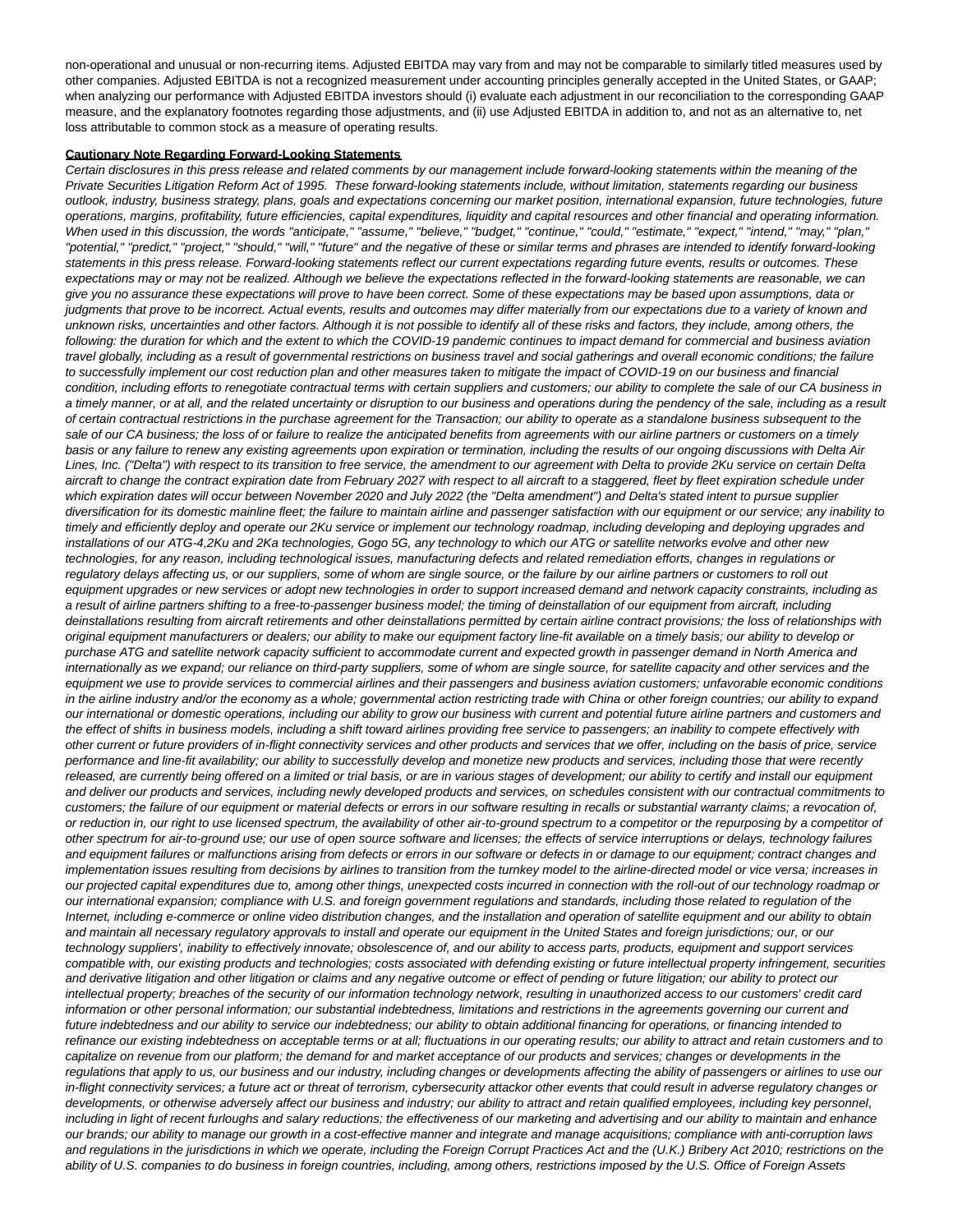Control; difficulties in collecting accounts receivable; our ability to successfully implement improvements to systems, operations, strategy and procedures needed to support our growthand to effectively evaluate and pursue strategic opportunities; and other events beyond our control that may result in unexpected adverse operating results.

Additional information concerning these and other factors can be found under the caption "Risk Factors" in our annual report on Form 10-K for the year ended December 31, 2019 as filed with the Securities and Exchange Commission ("SEC") on March 13, 2020, our quarterly report on Form 10-Q for the quarter ended June 30, 2020 as filed with the SEC on August 10, 2020 and our quarterly report on Form 10-Q for the quarter ended September 30, 2020 as filed with the SEC on November 9, 2020.

Any one of these factors or a combination of these factors could materially affect our financial condition or future results of operations and could influence whether any forward-looking statements contained in this report ultimately prove to be accurate. Our forward-looking statements are not guarantees of future performance, and you should not place undue reliance on them. All forward-looking statements speak only as of the date made and we undertake no obligation to update or revise publicly any forward-looking statements, whether as a result of new information, future events or otherwise.

## **About Gogo**

Gogo is the inflight internet company. We are the leading global provider of broadband connectivity products and services for aviation. We design and source innovative network solutions that connect aircraft to the Internet, and develop software and platforms that enable customizable solutions for and by our aviation partners. Once connected, we provide industry leading reliability around the world. Our mission is to help aviation go farther by making planes fly smarter, so our aviation partners perform better and their passengers travel happier.

Gogo's products and services are installed on thousands of aircraft operated by the leading global commercial airlines and thousands of private aircraft, including those of the largest fractional ownership operators. Gogo is headquartered in Chicago, with additional facilities in Broomfield, Colo., and locations across the globe. Connect with us at [gogoair.com.](https://c212.net/c/link/?t=0&l=en&o=2974587-1&h=1405798574&u=https%3A%2F%2Fwww.gogoair.com%2F&a=gogoair.com)

#### **Investor Relations Contact:Media Relations Contact:** Dave Mellin

| Will Davis      | Dave Mellin     |
|-----------------|-----------------|
| +1 917-519-6994 | +1 303-301-3606 |
| ir@gogoair.com  | pr@gogoair.com  |

**Gogo Inc. and Subsidiaries Unaudited Condensed Consolidated Statements of Operations** (in thousands, except per share amounts)

|                                                                      | For the Three Months For the Nine Months<br>Ended September 30, Ended September 30, |                |             |                              |            |  |
|----------------------------------------------------------------------|-------------------------------------------------------------------------------------|----------------|-------------|------------------------------|------------|--|
|                                                                      | 2020                                                                                |                | 2019        | 2020                         | 2019       |  |
| Revenue:                                                             |                                                                                     |                |             |                              |            |  |
| Service revenue                                                      | \$                                                                                  | 53,324\$       | 55,349\$    | 155,083\$                    | 163,318    |  |
| Equipment revenue                                                    |                                                                                     | 13,201         | 25,991      | 37,001                       | 59,812     |  |
| <b>Total revenue</b>                                                 |                                                                                     | 66,525         | 81,340      | 192,084                      | 223,130    |  |
| <b>Operating expenses:</b>                                           |                                                                                     |                |             |                              |            |  |
| Cost of service revenue (exclusive of items shown below)             |                                                                                     | 11,635         | 10,046      | 32,809                       | 29,847     |  |
| Cost of equipment revenue (exclusive of items shown below)           |                                                                                     | 8.543          | 14,915      | 24.036                       | 38,122     |  |
| Engineering, design and development                                  |                                                                                     | 4,510          | 8,130       | 17,365                       | 18,620     |  |
| Sales and marketing                                                  |                                                                                     | 3,758          | 5,178       | 10,724                       | 15,946     |  |
| General and administrative                                           |                                                                                     | 12,539         | 12,157      | 36,378                       | 41,627     |  |
| Depreciation and amortization                                        |                                                                                     | 3,320          | 3,861       | 10,117                       | 11,876     |  |
| <b>Total operating expenses</b>                                      |                                                                                     | 44,305         | 54,287      | 131,429                      | 156,038    |  |
| <b>Operating income</b>                                              |                                                                                     | 22.220         | 27,053      | 60.655                       | 67,092     |  |
| Other (income) expense:                                              |                                                                                     |                |             |                              |            |  |
| Interest income                                                      |                                                                                     | (36)           | (960)       | (689)                        | (3,231)    |  |
| Interest expense                                                     |                                                                                     | 31,199         | 30,694      | 93,595                       | 99,368     |  |
| Loss on extinguishment of debt                                       |                                                                                     |                |             |                              | 57,962     |  |
| Other expense                                                        |                                                                                     | 12             | 19          | 12                           | 27         |  |
| <b>Total other expense</b>                                           |                                                                                     | 31,175         | 29,753      | 92,918                       | 154,126    |  |
| Loss from continuing operations before income taxes                  |                                                                                     | (8,955)        | (2,700)     | (32, 263)                    | (87,034)   |  |
| Income tax provision (benefit)                                       |                                                                                     | (65)           | 154         | 216                          | 461        |  |
| Net loss from continuing operations                                  |                                                                                     | (8,890)        | (2,854)     | (32, 479)                    | (87, 495)  |  |
| Net loss from discontinued operations, net of tax                    |                                                                                     | (71, 234)      | (20, 037)   | (218, 402)                   | (36, 158)  |  |
| <b>Net loss</b>                                                      |                                                                                     | $(80, 124)$ \$ |             | $(22,891)$ \$ $(250,881)$ \$ | (123, 653) |  |
| Net loss attributable to common stock per share - basic and diluted: |                                                                                     |                |             |                              |            |  |
| Net loss from continuing operations                                  | \$                                                                                  | $(0.11)$ \$    | $(0.04)$ \$ | $(0.40)$ \$                  | (1.09)     |  |
| Net loss from discontinued operations                                |                                                                                     | (0.86)         | (0.25)      | (2.67)                       | (0.45)     |  |
| Net loss                                                             | \$                                                                                  | $(0.97)$ \$    | $(0.29)$ \$ | $(3.07)$ \$                  | (1.54)     |  |
|                                                                      |                                                                                     |                |             |                              |            |  |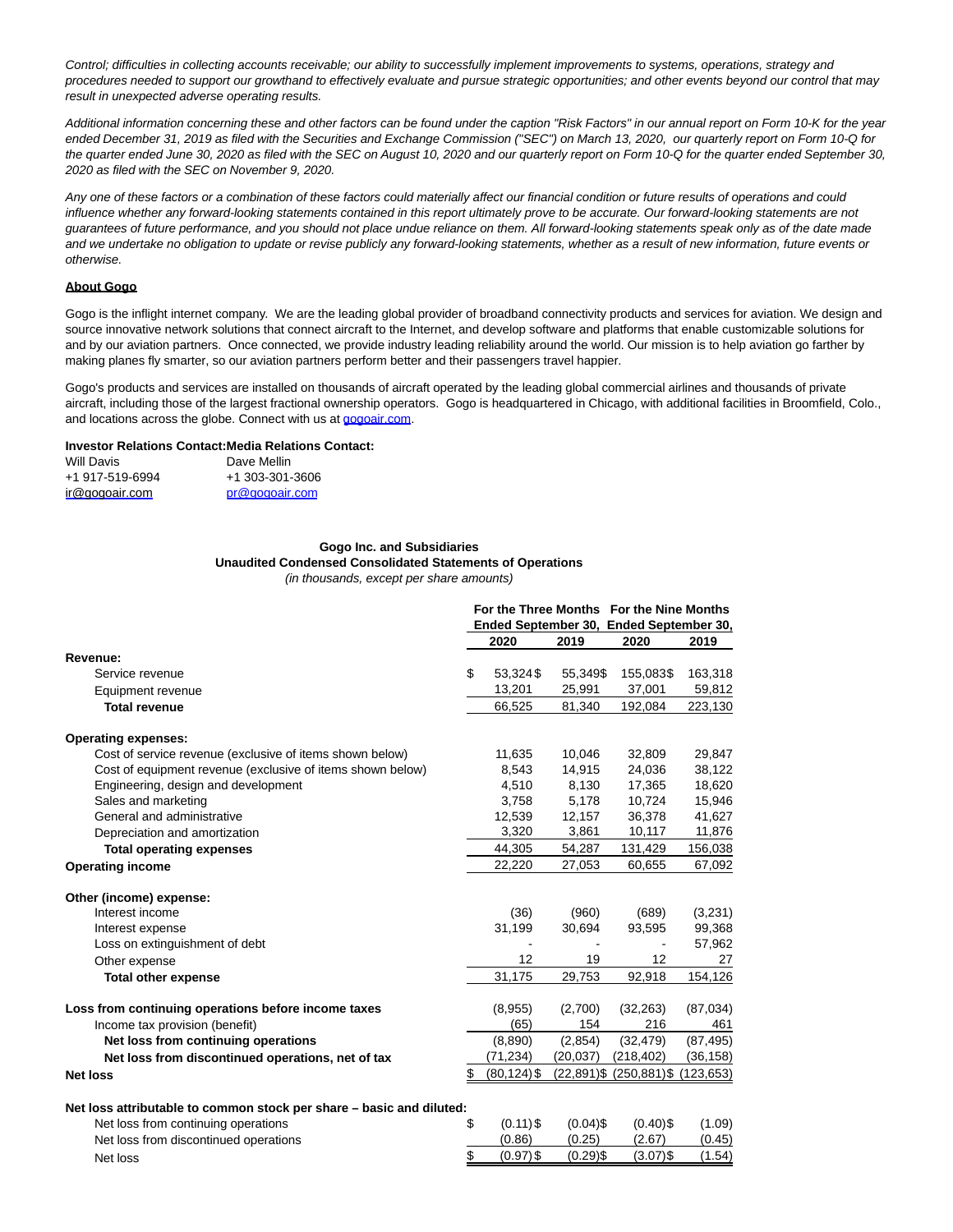#### **Gogo Inc. and Subsidiaries Unaudited Condensed Consolidated Balance Sheets** (in thousands)

**September 30, December 31, 2020 2019 Assets Current assets:** Cash and cash equivalents \$ 117,483\$ 170,016 Accounts receivable, net of allowances of \$1,539 and \$660, respectively 32,497 42,322 Inventories 35,107 35,205 Prepaid expenses and other current assets 6,448 6,813 Current assets held for sale **627,499** 170,469<br> **Total current assets** 619,034 424,825 **Total current assets** 819,034 424,825 **Non-current assets:** Property and equipment, net 64,307 69,183 Goodwill and intangible assets, net 53,188 51,803 Operating lease right-of-use assets 32,564 35,807 Other non-current assets, net of allowances of \$320 and \$0, respectively 15,362 12,121<br>Non-current assets held for sale 620.961 Non-current assets held for sale **Total non-current assets** 165,421 789,875 **Total assets by a gradient control of the set of the set of the set of the set of the set of the set of the set of the set of the set of the set of the set of the set of the set of the set of the set of the set of the s Liabilities and Stockholders' deficit Current liabilities:** Accounts payable 5 6,060\$ 5,495 Accrued liabilities 77,901 48,070 Deferred revenue 2,492 2,225 Current liabilities held for sale 369,436 196,852 **Total current liabilities** 455,889 252,642 **Non-current liabilities:** Long-term debt 1,126,634 1,101,248 Non-current operating lease liabilities and the set of the state of the state of the state of the of the of the Other non-current liabilities and Other non-current liabilities and the of the state of the state of the of th Other non-current liabilities Non-current liabilities held for sale example and the same of the 210,153 **Total non-current liabilities**<br> **Total liabilities** 1,613,590<br>
1,631,649 1,613,590 **Total liabilities Commitments and contingencies - - Stockholders' deficit** Common stock 9 9 Additional paid-in-capital Accumulated other comprehensive loss (4,323) (2,256) Treasury stock, at cost (98,857) Accumulated deficit (1,630,688) (1,376,142) **Total stockholders' deficit** (647,194) (398,890) **Total liabilities and stockholders' deficit** \$ 984,455\$ 1,214,700

#### **Gogo Inc. and Subsidiaries Unaudited Condensed Consolidated Statements of Cash Flows**

(in thousands)

|                                                                                                                                             | For the Nine Months<br><b>Ended September 30,</b> |           |
|---------------------------------------------------------------------------------------------------------------------------------------------|---------------------------------------------------|-----------|
|                                                                                                                                             | 2020                                              | 2019      |
| Operating activities from continuing operations:<br>Net loss<br>Adjustments to reconcile net loss to cash provided by operating activities: | \$ (32, 479)                                      | (87, 495) |
| Depreciation and amortization                                                                                                               | 10.117                                            | 11.876    |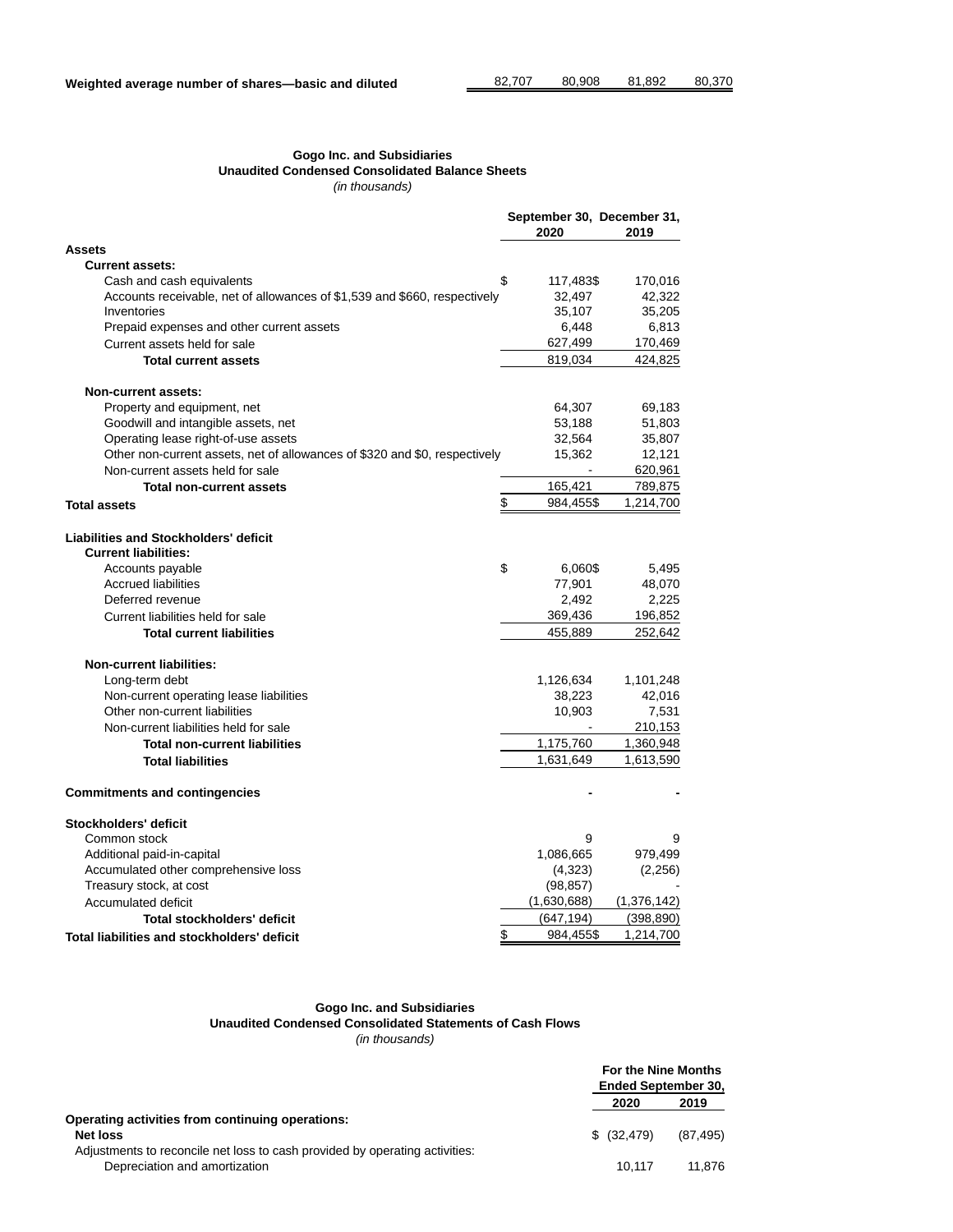| Loss on asset disposals, abandonments and write-downs                          | 64              | 438        |
|--------------------------------------------------------------------------------|-----------------|------------|
| Provision for expected credit losses                                           | 1,048           |            |
| Deferred income taxes                                                          | 134             | 133        |
| Stock-based compensation expense                                               | 8,283           | 6,731      |
| Amortization of deferred financing costs                                       | 4,355           | 3,901      |
| Accretion and amortization of debt discount and premium                        | 10,311          | 11,490     |
| Loss on extinguishment of debt                                                 |                 | 57,962     |
| Changes in operating assets and liabilities:                                   |                 |            |
| Accounts receivable                                                            | 8,619           | (6,986)    |
| Inventories                                                                    | 98              | 5,019      |
| Prepaid expenses and other current assets                                      | 1,487           | 715        |
| Contract assets                                                                | (7,581)         | (567)      |
| Accounts payable                                                               | 577             | 2,425      |
| <b>Accrued liabilities</b>                                                     | (11, 364)       | (1,835)    |
| Deferred revenue                                                               | 277             | (186)      |
| Accrued interest                                                               | 26,379          | (1,993)    |
| <b>Warranty reserves</b>                                                       | (450)           | 700        |
| Right-of-use assets and operating lease liabilities                            | (924)           | (1,065)    |
| Other non-current assets and liabilities                                       | 1,364           | 158        |
| Net cash provided by operating activities from continuing operations           | 20,315          | 1.421      |
|                                                                                |                 |            |
| Investing activities from continuing operations:                               |                 |            |
| Purchases of property and equipment                                            | (448)           | (1,091)    |
| Acquisition of intangible assets-capitalized software                          | (5, 915)        | (4,229)    |
| Redemptions of short-term investments                                          |                 | 39,323     |
| Net cash provided by (used in) investing activities from continuing operations | (6.363)         | 34,003     |
|                                                                                |                 |            |
| Financing activities from continuing operations:                               |                 |            |
| Proceeds from credit facility draw                                             | 26,000          |            |
| Repayments of amounts drawn from credit facility                               | (6,000)         |            |
| Repurchase of convertible notes                                                | (2, 498)        | (159, 502) |
| Proceeds from issuance of senior secured notes                                 |                 | 920,683    |
| Redemption of senior secured notes                                             |                 | (741, 360) |
| Payment of debt issuance costs                                                 |                 | (23, 409)  |
| Other financing activities                                                     | (1,461)         | 88         |
|                                                                                | 16,041          | (3,500)    |
| Net cash provided by (used in) financing activities from continuing operations |                 |            |
| Cash flows from discontinued operations:                                       |                 |            |
| Cash provided by (used in) operating activities                                | (56,009)        | 73,917     |
| Cash used in investing activities                                              | (28, 152)       | (70, 403)  |
| Cash used in financing activities                                              | (344)           | (576)      |
|                                                                                |                 |            |
| Net cash provided by (used in) discontinued operations                         | (84, 505)       | 2,938      |
|                                                                                |                 |            |
| Effect of exchange rate changes on cash                                        | (19)            | (357)      |
| Increase (decrease) in cash, cash equivalents and restricted cash              | (54, 531)       | 34,505     |
|                                                                                | 177,675         | 191,116    |
| Cash, cash equivalents and restricted cash at beginning of period              |                 |            |
| Cash, cash equivalents and restricted cash at end of period                    | \$<br>123,144\$ | 225,621    |
|                                                                                |                 |            |
| Cash, cash equivalents and restricted cash at end of period                    | $$123,144\$     | 225,621    |
| Less: current restricted cash                                                  | 560             | 535        |
| Less: non-current restricted cash                                              | 5,101           | 7,424      |
| Cash and cash equivalents at end of period                                     | 117,483\$<br>\$ | 217,662    |
|                                                                                |                 |            |
| <b>Supplemental Cash Flow Information:</b>                                     |                 |            |
| Cash paid for interest                                                         | \$<br>53,230\$  | 86,477     |
|                                                                                |                 |            |

#### **Gogo Inc. and Subsidiaries Supplemental Information – Key Operating Metrics**

**Business Aviation**

|                                 | For the Three Months For the Nine Months<br>Ended September 30, Ended September 30, |       |       |       |
|---------------------------------|-------------------------------------------------------------------------------------|-------|-------|-------|
|                                 | 2020                                                                                | 2019  | 2020  | 2019  |
| Aircraft online (at period end) |                                                                                     |       |       |       |
| Satellite                       | 4.737                                                                               | 5.043 | 4.737 | 5.043 |
|                                 | 5.577                                                                               | 5.527 | 5.577 | 5.527 |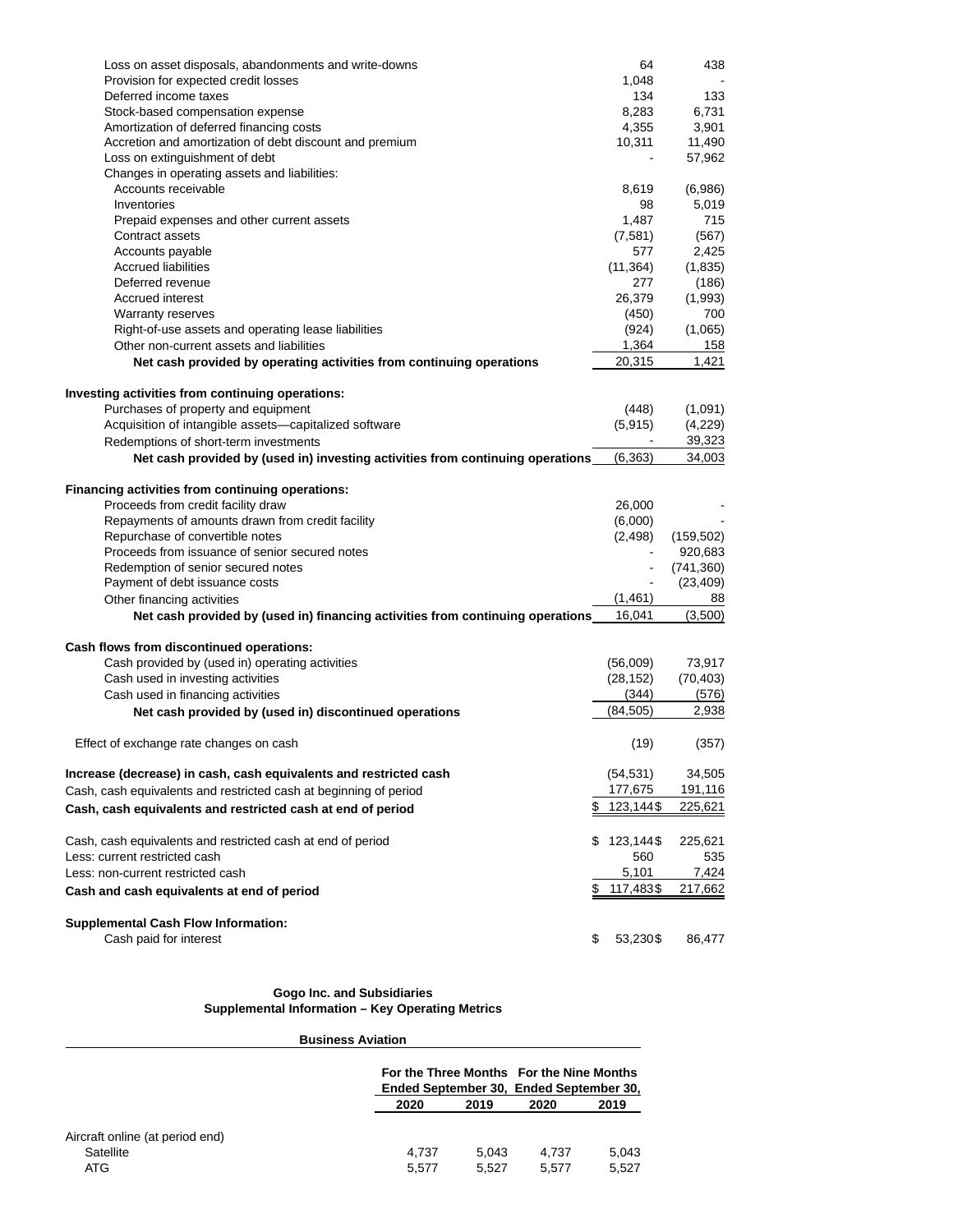| Average monthly service revenue per aircraft online    |            |       |        |       |
|--------------------------------------------------------|------------|-------|--------|-------|
| Satellite                                              | \$<br>211S | 244\$ | 207 \$ | 244   |
| ATG                                                    | 2,996      | 3.087 | 2.910  | 3,083 |
| Units Sold                                             |            |       |        |       |
| Satellite                                              | 28         | 137   | 151    | 345   |
| ATG                                                    | 167        | 293   | 392    | 666   |
| Average equipment revenue per unit sold (in thousands) |            |       |        |       |
| Satellite                                              | \$<br>78\$ | 39\$  | 60 S   | 42    |
| <b>ATG</b>                                             | 65         | 69    | 70     | 66    |

- Satellite aircraft online. We define satellite aircraft online as the total number of business aircraft for which we provide satellite services as of the last day of each period presented.
- ATG aircraft online. We define ATG aircraft online as the total number of business aircraft for which we provide ATG services as of the last day of each period presented.
- Average monthly service revenue per satellite aircraft online. We define average monthly service revenue per satellite aircraft online as the aggregate satellite service revenue for the period divided by the number of months in the period, divided by the number of satellite aircraft online during the period (expressed as an average of the month-end figures for each month in such period).
- Average monthly service revenue per ATG aircraft online. We define average monthly service revenue per ATG aircraft online as the aggregate ATG service revenue for the period divided by the number of months in the period, divided by the number of ATG aircraft online during the period (expressed as an average of the month-end figures for each month in such period).
- Units sold. We define units sold as the number of satellite or ATG units for which we recognized revenue during the period.
- Average equipment revenue per satellite unit sold. We define average equipment revenue per satellite unit sold as the aggregate equipment revenue earned from all satellite units sold during the period, divided by the number of satellite units sold.
- Average equipment revenue per ATG unit sold. We define average equipment revenue per ATG unit sold as the aggregate equipment revenue from all ATG units sold during the period, divided by the number of ATG units sold.

| Gogo Inc. and Subsidiaries                             |  |  |  |  |
|--------------------------------------------------------|--|--|--|--|
| Supplemental Information - Revenue and Cost of Revenue |  |  |  |  |
| (in thousands, unaudited)                              |  |  |  |  |

|                                    | For the Three Months% Change  |        |            | For the Nine Months % Change  |         |         |
|------------------------------------|-------------------------------|--------|------------|-------------------------------|---------|---------|
|                                    | Ended September 30, 2020 over |        |            | Ended September 30, 2020 over |         |         |
|                                    | 2020                          | 2019   | 2019       | 2020                          | 2019    | 2019    |
| \$<br>Service revenue              | 53.324 \$                     | 55,349 | (3.7)%\$   | 155,083\$                     | 163,318 | (5.0)%  |
| Equipment revenue                  | 13,201                        | 25.991 | (49.2)%    | 37.001                        | 59,812  | (38.1)% |
| Total revenue                      | 66.525\$                      | 81,340 | $(18.2)\%$ | 192,084\$                     | 223,130 | (13.9)% |
|                                    |                               |        |            |                               |         |         |
|                                    | For the Three Months% Change  |        |            | For the Nine Months % Change  |         |         |
|                                    | Ended September 30, 2020 over |        |            | Ended September 30,2020 over  |         |         |
|                                    | 2020                          | 2019   | 2019       | 2020                          | 2019    | 2019    |
| Cost of service revenue (1)<br>\$  | 11.635 \$                     | 10.046 | 15.8%\$    | 32.809\$                      | 29.847  | 9.9%    |
| Cost of equipment revenue $(1)$ \$ | 8.543\$                       | 14.915 | (42.7)%\$  | 24.036\$                      | 38,122  | (36.9)% |

(1)Excludes depreciation and amortization expense.

## **Gogo Inc. and Subsidiaries Reconciliation of GAAP to Non-GAAP Measures**

(in thousands, except per share amounts)

(unaudited)

|                                                | For the Three Months For the Nine Months |        |                                                            |         |  |
|------------------------------------------------|------------------------------------------|--------|------------------------------------------------------------|---------|--|
|                                                | Ended September 30, Ended September 30,  |        |                                                            |         |  |
|                                                | 2020                                     | 2019   | 2020                                                       | 2019    |  |
| <b>Adjusted EBITDA:</b>                        |                                          |        |                                                            |         |  |
| Net loss attributable to common stock (GAAP)\$ |                                          |        | $(80, 124)$ \$ $(22, 891)$ \$ $(250, 881)$ \$ $(123, 653)$ |         |  |
| Interest expense                               | 31.199                                   | 30.694 | 93.595                                                     | 99.368  |  |
| Interest income                                | (36)                                     | (960)  | (689)                                                      | (3,231) |  |
|                                                |                                          |        |                                                            |         |  |